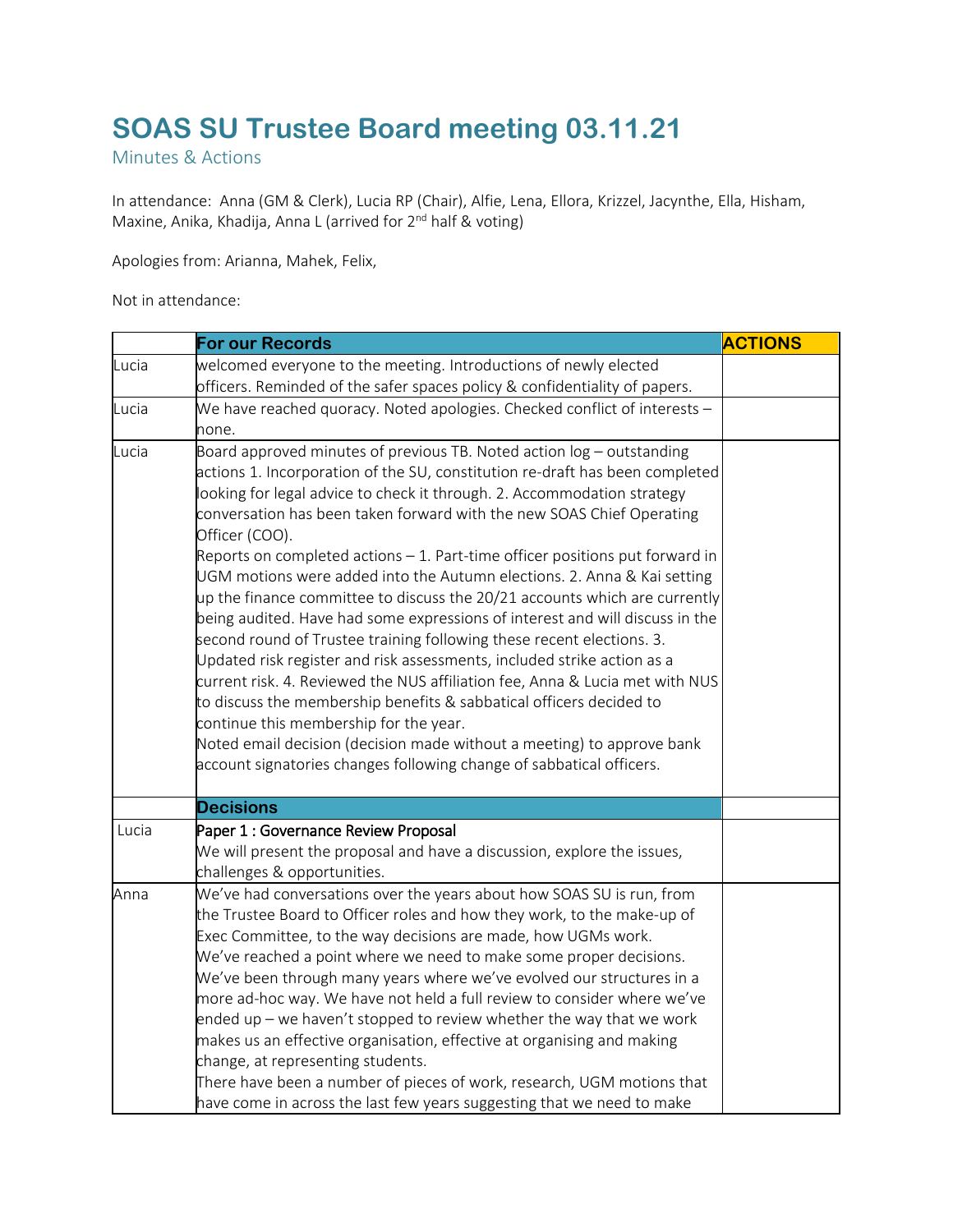changes – 2 examples being the KPMG governance review in 2018 and the recent UGM motion for a new Co-President role. We need to have conversations as a Trustee Board, as an Exec and with our student membership about how we actually make the changes that need to be made.

The history of the 2018 review has been detailed within the papers, it tells us something about how the Union works. The previous TB decided to hold a referendum asking all students to vote on a new Trustee Board structure, and there was then a UGM motion overturning the referendum because some students felt the referendum hadn't been held in accordance with the constitution. It's bureaucracy on top of bureaucracy just to make some change to enable us to get rid of some bureaucracy! It feels like that's the way. We're stuck spending our energy & effort on the processes instead of actually having impact.

There's more detail in the paper in terms of the background & context. What we're suggesting is that we need to do a governance review – what we want from the Trustee Board is a conversation about what we think the review should look like, what the scope would be, what questions are we trying to answer, what are we aiming to achieve, and to get broad approval for us to do this piece of work.

It may require some resources to be put into it. We also need to make sure that this is the direction for the Union that you want. If there is a sense from the Board that you don't want change then there's no point in taking this review forward.

The 3 questions we need the Board to consider

1. Does the Board approve the decision to carry out the review?

2. Are you happy with the scope of the review?

3. Are you happy with the approach for carrying it out?

This is the beginning of the conversation, we're not trying to make decisions today on the outcome of the review, just how we want to do it.

In the paper there is a series of examples of other SU structures and governance. I haven't chosen these as examples that are the best, or ones I'm suggesting for us, but they do show that there are lots of variations and ideas on how to do SU governance.

EG Greenwich SU have non-portfolio officer roles based on the manifestos of the officers. Leeds SU have a different approach to UGMs/student decision making. They have forums, groups and boards that make decisions in different ways, with different people involved. They have tested out the citizens assembly approach to engage with 'non-involved' students. 've highlighted some of the interesting ideas out there.

think a review would be carried out in 2 parts. 1. To review the officer roles (full time and part time) – what is the role of a student officer? What should be a full time/paid role and what should be a voluntary role? What kind of representation do students want & need? What is the role of a trustee and does a trustee & officer have to be the same people? It's looking at the roles and how they work. 2. To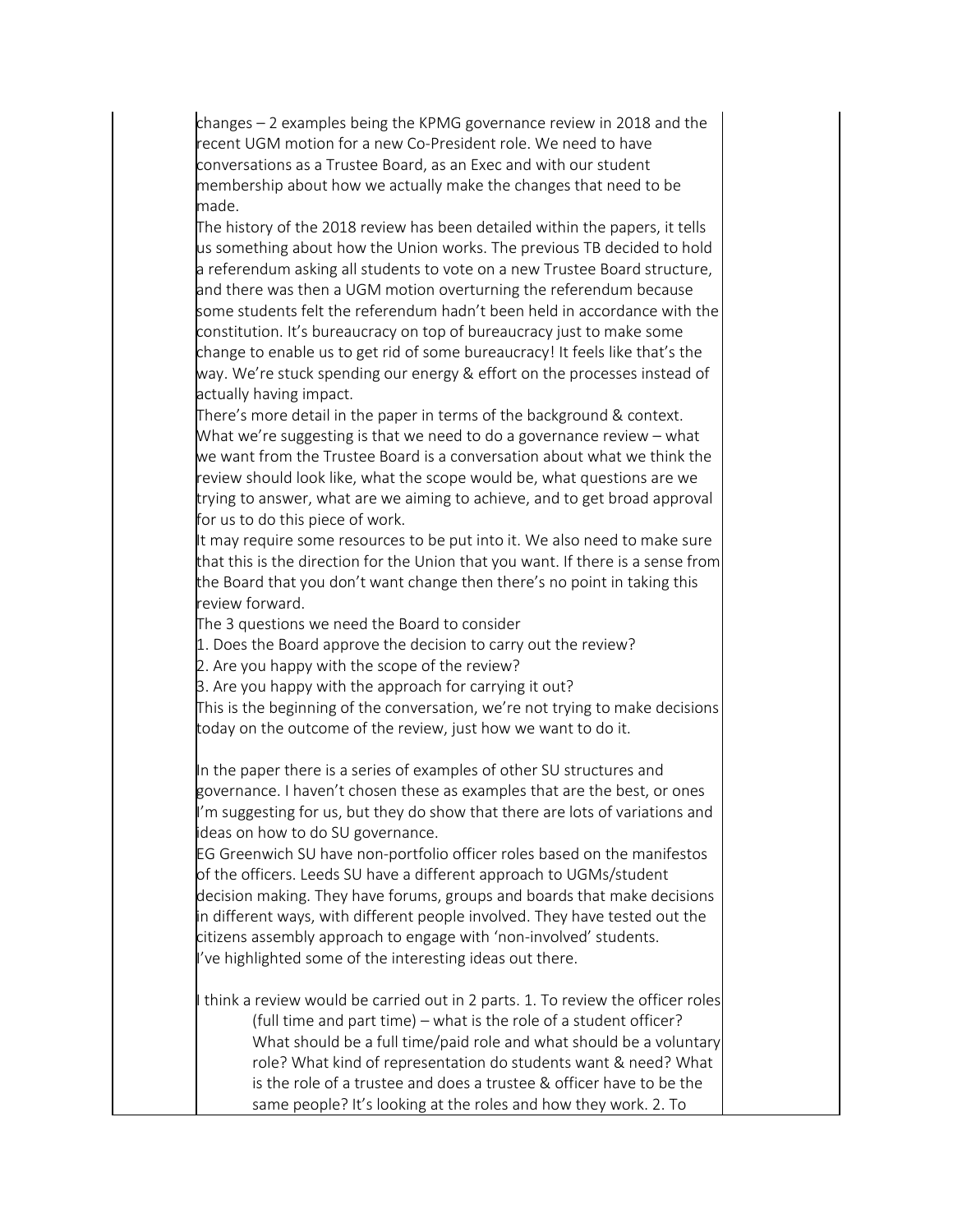|       | review the decision-making structures. What do students want to<br>have a say about? What kinds of decisions are made and where are<br>they made? Who wants & needs to have a say in those decisions?<br>Who currently accesses decision making processes and how do we<br>make them more accessible? And within that, what's the role of a<br>general meeting and are there other ways for decisions to be made.                                                                                                                                                                                                                                                                                                                                                                                                                                                                                                                                                                                                                                                                                                                                                                                                                                                                                                                                                 |  |
|-------|-------------------------------------------------------------------------------------------------------------------------------------------------------------------------------------------------------------------------------------------------------------------------------------------------------------------------------------------------------------------------------------------------------------------------------------------------------------------------------------------------------------------------------------------------------------------------------------------------------------------------------------------------------------------------------------------------------------------------------------------------------------------------------------------------------------------------------------------------------------------------------------------------------------------------------------------------------------------------------------------------------------------------------------------------------------------------------------------------------------------------------------------------------------------------------------------------------------------------------------------------------------------------------------------------------------------------------------------------------------------|--|
| Lucia | Our Union has gone through a lot and in the past years we haven't taken a<br>step back & reviewed ourselves and asked whether we're working<br>effectively. Our governance are the mechanisms we use to make decisions<br>and we need to understand how this affects the work that we do. If we had<br>more effective governance all of the things we could accomplish without<br>having to deal with the bureaucracy. I do think we need this review so that<br>we can be more operationally effective and also making us more effective in<br>truly representing and advocating for students. Some of what we do in our<br>processes like general meetings, is that the right way of getting student<br>feedback, could we represent students better? There are lots of different<br>models to learn from. I feel like this is a good opportunity to take a step<br>back, think about the history of the Union & think about how we can make<br>it better. In terms of the areas we want to cover we've divided into looking<br>at our roles, who makes up the Union executive, how can we make us more<br>open & accessible to students, and also the other area which is about the<br>way we make decisions, are UGMs really that effective as a decision making<br>body? Are there other ways that would work better for our community &<br>our environment? |  |
|       | Other more operational things to consider<br>Who are we going to ask for help with the review?<br>would recommend that we approve starting the process of carrying out a<br>governance review – we are falling behind other Unions.                                                                                                                                                                                                                                                                                                                                                                                                                                                                                                                                                                                                                                                                                                                                                                                                                                                                                                                                                                                                                                                                                                                               |  |
| Anika | We have our UGMs on Teams? (Lucia – yes, you can find all the mins on the<br>website) What about using private YouTube live to make UGMs more<br>accessible to people? What about a live stream discussion at the end of the<br>UGM to summarise the minutes on insta or YT?                                                                                                                                                                                                                                                                                                                                                                                                                                                                                                                                                                                                                                                                                                                                                                                                                                                                                                                                                                                                                                                                                      |  |
| Lucia | UGMs are already live streamed on Zoom. The question today goes beyond<br>UGMs, UGMs are an example of something that could work a bit better.<br>This is definitely something we could discuss in Exec. We're prepping for the<br>next UGM at Friday's Exec meeting.<br>We're asking if a governance review is something we want to approve as a<br>Union, it's a more longterm process in terms of thinking about the<br>structures of the Union                                                                                                                                                                                                                                                                                                                                                                                                                                                                                                                                                                                                                                                                                                                                                                                                                                                                                                                |  |
| Khadi | think that we should approve the governance review because the UGM<br>motion for a Black Co-Pres was voted for by students in March. This was the<br>second time this motion was proposed. The first time it was proposed it was<br>put into action as the Black Student Support Coordinator staff role. This role<br>was meant to be there to put black student issues as a top priority for the<br>Union. For a lot of officers, for eg anti-racism, POC officer, if a black person<br>would take on a role, even for myself I am seen as a black person within the                                                                                                                                                                                                                                                                                                                                                                                                                                                                                                                                                                                                                                                                                                                                                                                             |  |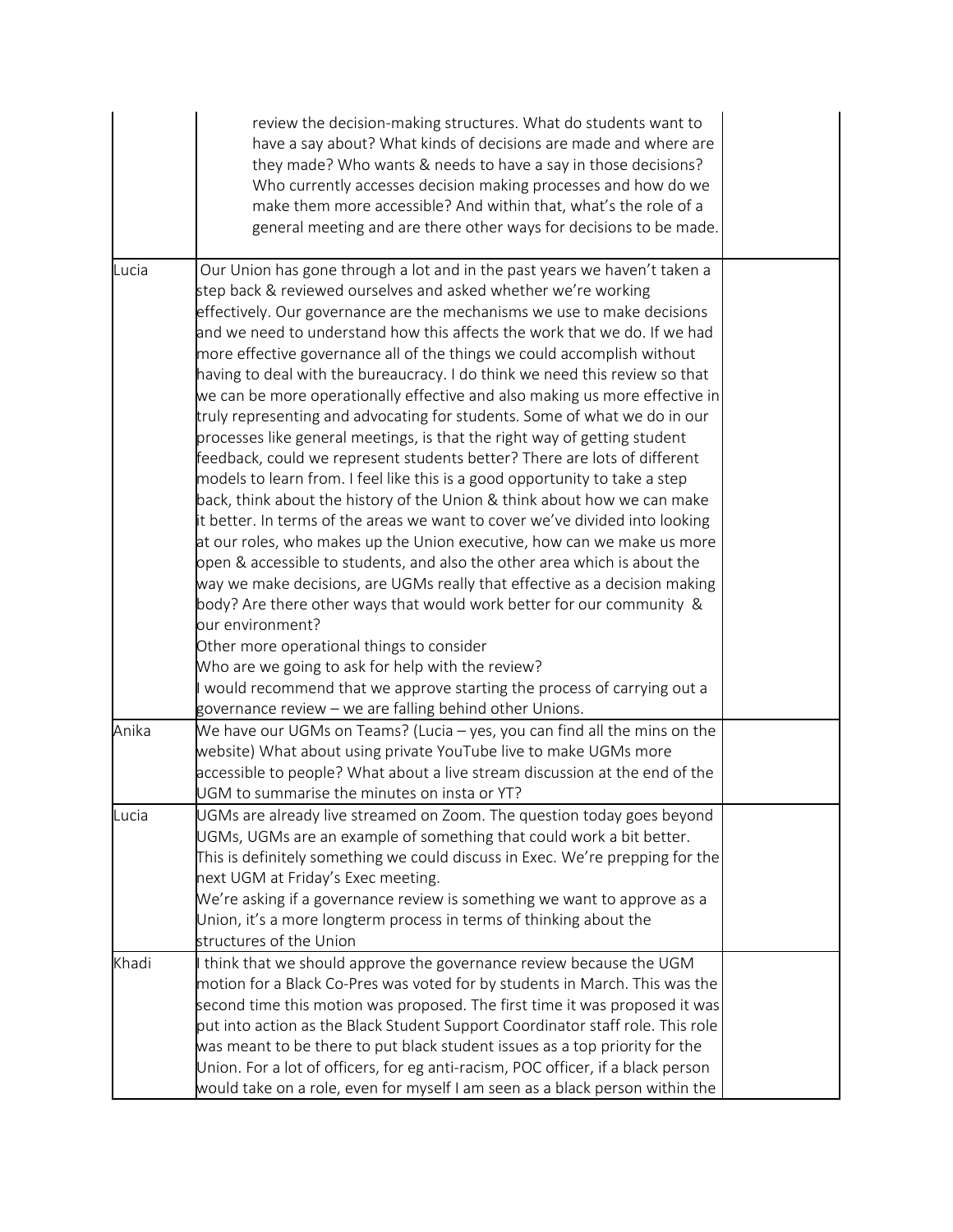|       | SU. A lot of students will come and tell me what's happening to them, and I<br>can't do enough- I don't have much jurisdiction to do stuff. I feel like this<br>motion did not just come about because of the events of $11^{\text{th}}$ March, it was<br>exacerbated why it was important to have this role.<br>The motion is available on the website. It proposed that no-one at a full<br>time level has made black student issues a priority. Black students face anti-<br>black racism on campus, discrimination, micro-aggressions, in-direct<br>discrimination. Students are not adequately represented across the school's<br>curriculum and reading lists, the curriculum is presented through white<br>epistemologies. The motion stated that this would allow better<br>representation, allow time & resources to be directed to other<br>responsibilities. The Fire Habib campaign was predominantly led by black<br>students, with around 4 active students plus alumni. It was a long process in<br>terms of writing statements, forming solidarity. The process itself has been<br>draining on those involved. Art & the African Mind were trying to raise<br>complaints about racism in the classroom & members were being |  |
|-------|---------------------------------------------------------------------------------------------------------------------------------------------------------------------------------------------------------------------------------------------------------------------------------------------------------------------------------------------------------------------------------------------------------------------------------------------------------------------------------------------------------------------------------------------------------------------------------------------------------------------------------------------------------------------------------------------------------------------------------------------------------------------------------------------------------------------------------------------------------------------------------------------------------------------------------------------------------------------------------------------------------------------------------------------------------------------------------------------------------------------------------------------------------------------------------------------------------------------------------------------|--|
|       | threatened for access into their emails, during a major deadline. I feel like<br>having got this motion passed, and having this conversation about the<br>governance review, this is a good opportunity. This is work that would<br>involve looking at all of the roles- it's interesting looking at my role in<br>relation to the other Co-President roles.                                                                                                                                                                                                                                                                                                                                                                                                                                                                                                                                                                                                                                                                                                                                                                                                                                                                                |  |
|       | want a discussion about this role. What would it look like to have this role?<br>On the premise of the work it took to pass this motion and the continuing<br>afriphobia within SOAS I would like this review to be approved                                                                                                                                                                                                                                                                                                                                                                                                                                                                                                                                                                                                                                                                                                                                                                                                                                                                                                                                                                                                                |  |
| Lucia | That was helpful information, the motion details can be found on the<br>website. Let us know if you have any other questions about the context and<br>background.                                                                                                                                                                                                                                                                                                                                                                                                                                                                                                                                                                                                                                                                                                                                                                                                                                                                                                                                                                                                                                                                           |  |
| Anna  | Direct point - we're stuck in a place where we don't have enough money<br>and resources to keep adding officer roles, and I also don't think just adding<br>more officer roles (we've done the same with part time officer roles last<br>year) – we need to ask have we got the right officer roles? It's important<br>that our students have told us they want this officer role, so we have to look<br>at all the roles. We can't just say 'we can't do it, let's move on' — we need to<br>stop and look at how we make this happen. That's part of what this<br>governance review would allow us to do. Look at all the officer roles, what is<br>the priority? what needs representation? what is an officer there to do<br>anyway?                                                                                                                                                                                                                                                                                                                                                                                                                                                                                                     |  |
| Lucia | This is also what students are telling us about our own roles and how we<br>can make the Union function in a better way.                                                                                                                                                                                                                                                                                                                                                                                                                                                                                                                                                                                                                                                                                                                                                                                                                                                                                                                                                                                                                                                                                                                    |  |
| Ella  | The solution needs to be thinking more than just introducing more & more<br>officer roles. We already have a big exec – good in some ways as we have<br>lots of different groups represented, but there's a limit on how many roles<br>we can have and we need to think more strategically about what roles are<br>necessary and about how we use representation. It's a limited model in<br>practice, so how do we make it work within the structures that we have<br>available to us. That's why I think a governance review would help us to<br>answer those questions. To give some more context $-2$ of the Co-                                                                                                                                                                                                                                                                                                                                                                                                                                                                                                                                                                                                                        |  |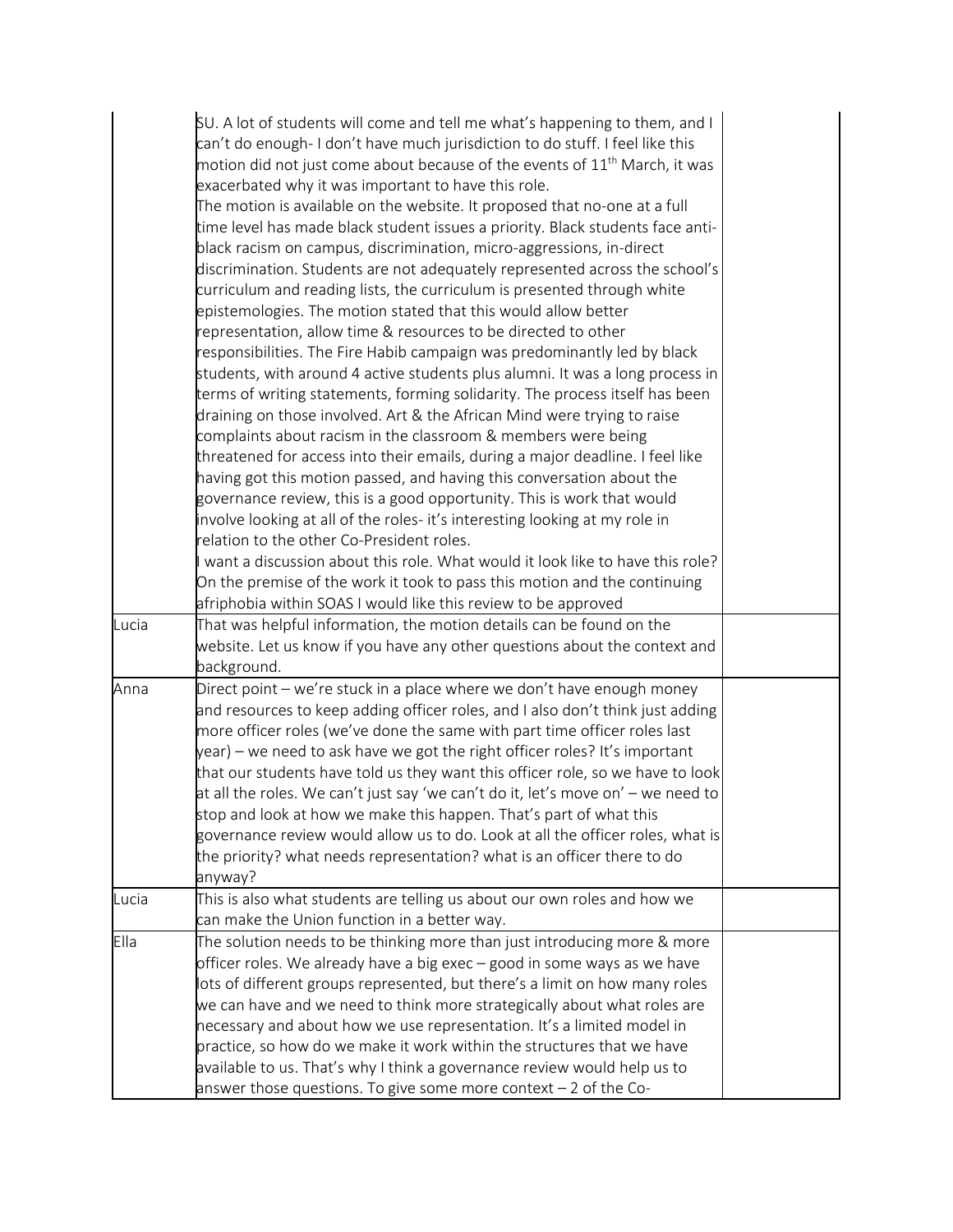|        | Presidents sit on the SOAS trustee board, so are trustees of both the Union<br>& of SOAS. And that in itself can be a conflict of interest in the Trustee<br>sense, and makes it hard to navigate for the officers and puts constraints on<br>what you're able to do $-$ the example of this was that 2 of the sabbatical<br>officers last year had to step down from the SOAS trustee board following<br>the events of March $11^{th}$ . That's also something we need to be aware of &<br>think about. That conversation we're also having with the SOAS trustee<br>board at the moment about the SU involvement on the SOAS board.<br>would vote in favour of a governance review for those reasons                                                                                                                                                                                                                                                                                                        |  |
|--------|---------------------------------------------------------------------------------------------------------------------------------------------------------------------------------------------------------------------------------------------------------------------------------------------------------------------------------------------------------------------------------------------------------------------------------------------------------------------------------------------------------------------------------------------------------------------------------------------------------------------------------------------------------------------------------------------------------------------------------------------------------------------------------------------------------------------------------------------------------------------------------------------------------------------------------------------------------------------------------------------------------------|--|
| Lucia  | An important point is the sustainability of the current model $-$ for how long<br>can we continue to function with this structure since it causes problems<br>elsewhere                                                                                                                                                                                                                                                                                                                                                                                                                                                                                                                                                                                                                                                                                                                                                                                                                                       |  |
| Ella   | It's also about whether or not everyone who is elected onto Exec should<br>also be Trustee. Most if not all people do not run for Exec to be a trustee of<br>the Union. A lot of other Unions don't use this model. They often have<br>external/lay trustees which also means there's continuity because we don't<br>have that. There's often a complete handover to new people, makes it<br>difficult to make decisions and for people to have the right knowledge to be<br>a trustee. The governance review would also be thinking about that and<br>looking at different ways to do that and what would work for students<br>involved in Exec and the sustainability of the Union.                                                                                                                                                                                                                                                                                                                         |  |
| Maxine | If you become a trustee then you're part of the charity and there are laws<br>around what a charity can and can't do. I think that's an important point to<br>think about. The governance review sounds good, I think especially with this<br>issue of what roles we need, what long standing roles we need to fully<br>represent our students. Obviously we'll need some way of having a dialogue<br>with as much of the student body as possible, that's something from my<br>experience of how the SU operates it's not something SU's are necessarily<br>good at – having many people turn up for elections, UGMs etc.<br>That is something quite structural. Not only do we need some form of<br>dialogue with students in creating the roles but also in how the roles<br>operate. Especially for the liberation officer roles, there needs to be some<br>way of being able to communicate with that body of students in a<br>consistent way – that would help increase the accountability of the role. |  |
| Lucia  | These are important points, particularly around the roles of the part time<br>officers. Why do we have to be trustees & being a charity puts constraints<br>on what we can do. You don't stop being a trustee when you're<br>campaigning for example, and that can create issues. About the liberation<br>roles it's really important – how do we make the union more accessible,<br>open and democratic. This is why the governance review should give us the<br>opportunity to imagine new spaces and parameters in which we can<br>structure.                                                                                                                                                                                                                                                                                                                                                                                                                                                              |  |
| Anna   | Really agree about dialogue. The mistake we made last time was to go to a<br>referendum. Here is our proposal on the structure, do you want it yes or<br>no? The students felt it wasn't enough conversation for us to know, how do<br>we make this decision. That's not the way to have this conversation. What I<br>would like to see from a governance review is a creative project, that we                                                                                                                                                                                                                                                                                                                                                                                                                                                                                                                                                                                                               |  |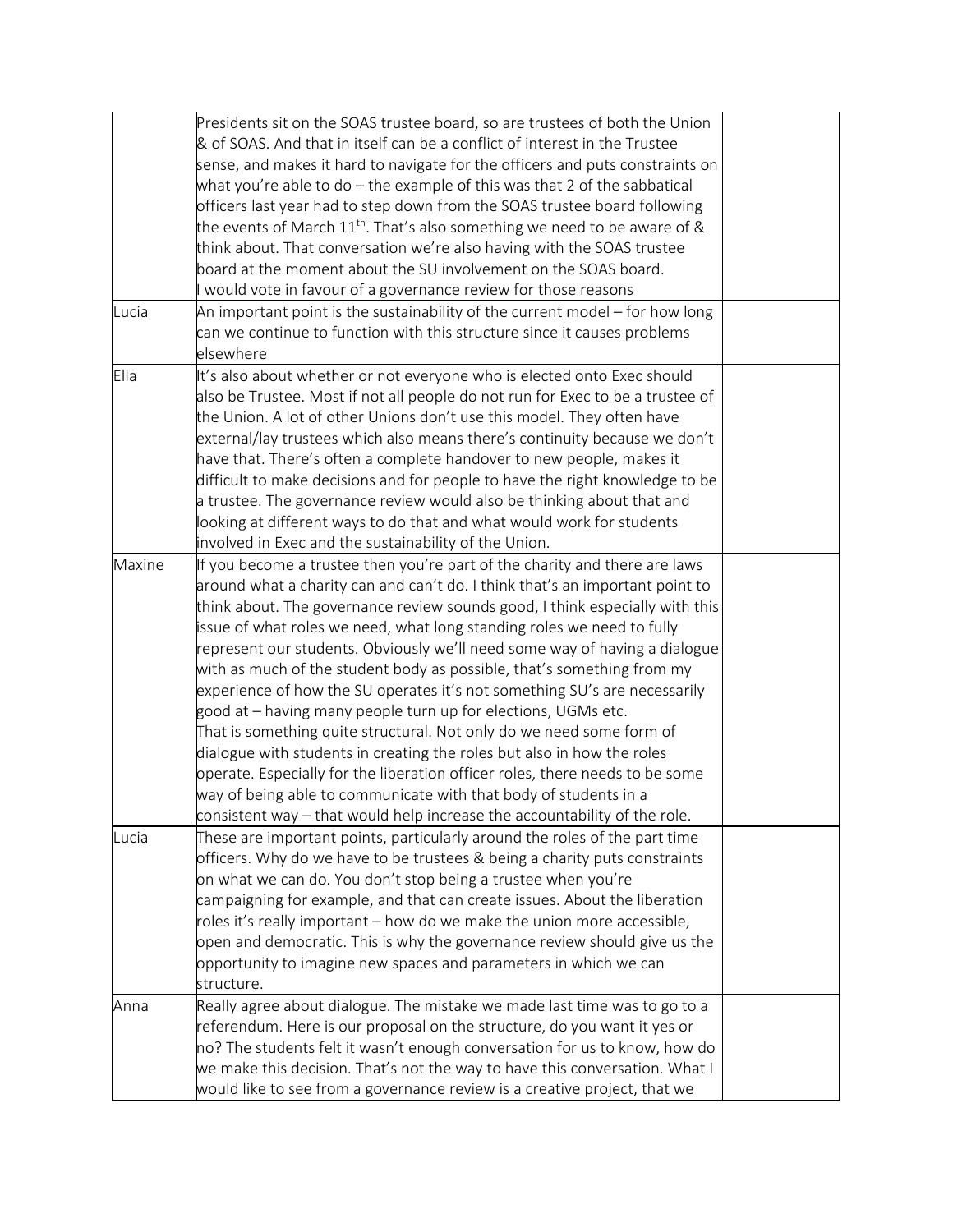|       | find lots of different ways to engage as many students as possible in a<br>conversation to find out what people need. It's that depth of a review that's<br>required. We could easily go to another Union and copy a structure/model<br>and bring it to our students and ask if they want it. There'll be some<br>students who couldn't care less, the Union is irrelevant to me. There'll be<br>some students that want to keep things traditional and un-changing. I don't<br>think that engages people properly – we actually want to use this review to<br>find out what students want to make the Union belong to them and be<br>something they can make decisions through. That's how I imagine this piece<br>of work.                                                                                                                                                                                                                                                                                                                                                                                                                                                                                                                                                                                                                                                                                                                     |                                                 |
|-------|--------------------------------------------------------------------------------------------------------------------------------------------------------------------------------------------------------------------------------------------------------------------------------------------------------------------------------------------------------------------------------------------------------------------------------------------------------------------------------------------------------------------------------------------------------------------------------------------------------------------------------------------------------------------------------------------------------------------------------------------------------------------------------------------------------------------------------------------------------------------------------------------------------------------------------------------------------------------------------------------------------------------------------------------------------------------------------------------------------------------------------------------------------------------------------------------------------------------------------------------------------------------------------------------------------------------------------------------------------------------------------------------------------------------------------------------------|-------------------------------------------------|
| Lucia | All of these points go in the same direction which is we have to look back at<br>ourselves and think about what we have to change in order to become<br>better, more accessible, a more student-led Union. How can we better<br>facilitate and advocate for students in that space, what kind of structures<br>we provide for students to take on our Union.                                                                                                                                                                                                                                                                                                                                                                                                                                                                                                                                                                                                                                                                                                                                                                                                                                                                                                                                                                                                                                                                                     |                                                 |
| Lucia | Asked for any further questions & comments.<br>We will move to an access break – after the break we will come back to the<br>questions from the proposal and make the decisions we need to make.<br>Took an access break at this point. There is cake in Senate House.                                                                                                                                                                                                                                                                                                                                                                                                                                                                                                                                                                                                                                                                                                                                                                                                                                                                                                                                                                                                                                                                                                                                                                           |                                                 |
| Lucia | It seems that the conversation was leading to a consensus. If anyone feels<br>we're not there and need more conversation let me know<br>Otherwise we can move forward to voting on approving.<br>Unanimously approved Governance Review proposal.                                                                                                                                                                                                                                                                                                                                                                                                                                                                                                                                                                                                                                                                                                                                                                                                                                                                                                                                                                                                                                                                                                                                                                                                | Take forward<br>the Governance<br>Review as per |
|       |                                                                                                                                                                                                                                                                                                                                                                                                                                                                                                                                                                                                                                                                                                                                                                                                                                                                                                                                                                                                                                                                                                                                                                                                                                                                                                                                                                                                                                                  | the proposal<br>paper                           |
| Anna  | General Manager's Report<br>The GM will always report to each Trustee Board meeting. The role of the<br>GM is to run the charity, the organisation, our staff team, the admin, risk,<br>budgets. The GM should be reporting on the performance of the<br>orgnaisation, the finances, are there any legal issues or risks you need to<br>consider. This report would usually be for information and allow you to<br>bring questions to the Board meeting.<br>Because of the content of this report I am giving an opportunity for further<br>questions or thoughts if you have them.<br>My report has some general information on the performance of the Union<br>from the beginning of the year. Last year was obviously a difficult year, with<br>staff on furlough, campus closed, no students around etc. So it was nice to<br>be able to report on the start of the year, things have been great coming<br>back onto campus. We've seen more student participation than we'd<br>expected, there is signs that students want to be involved. It's been good<br>for the team to be back on campus. I think we need further thought on<br>what we can do for students who aren't yet back on campus. I've included<br>some information on what the team have been doing. The big messages are<br>that we secured the additional Enough is Enough funding, and brought in a<br>new programme coordinator on a three year contract to support the |                                                 |